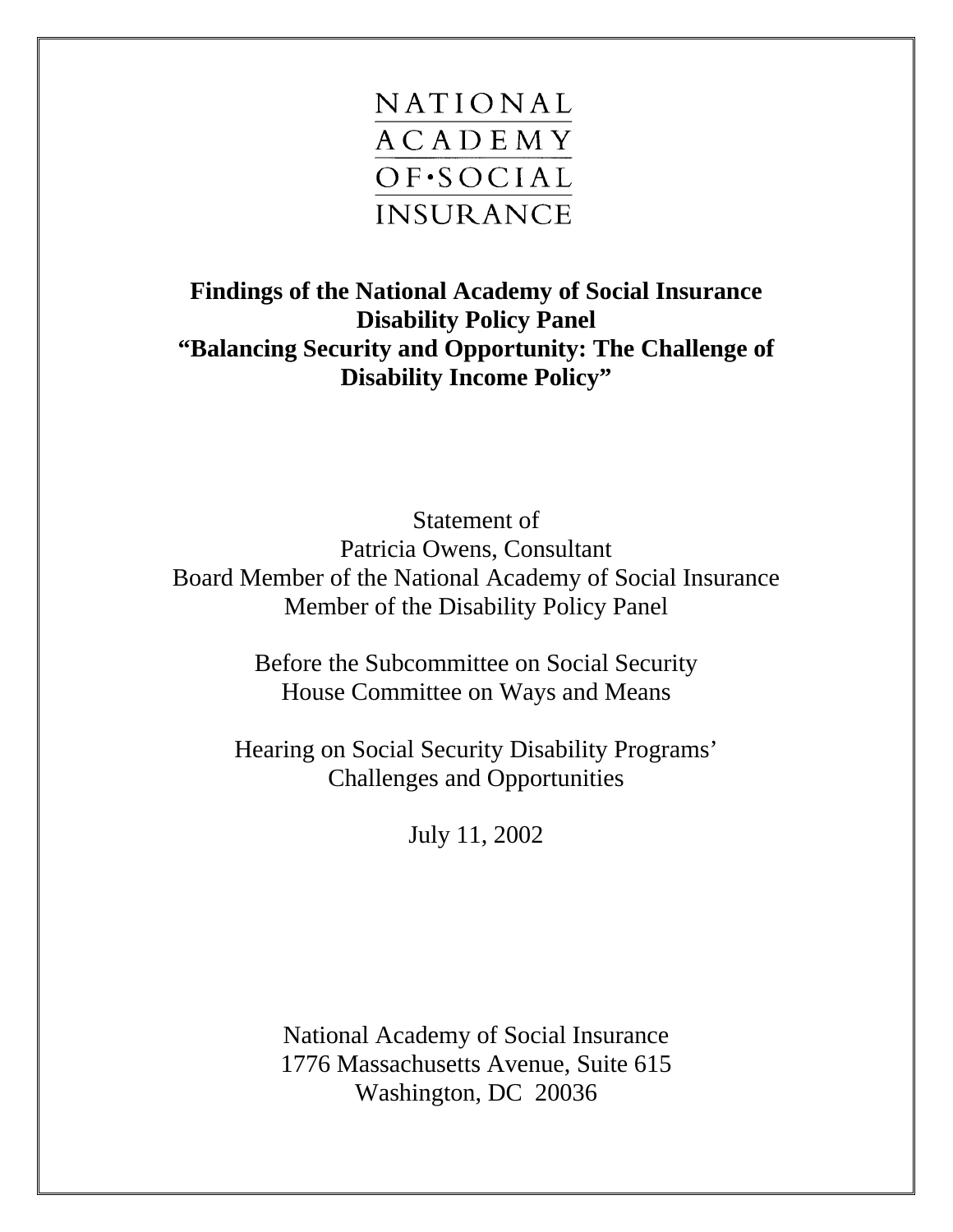## **Findings of the National Academy of Social Insurance Disability Policy Panel "Balancing Security and Opportunity: The Challenge of Disability Income Policy"**

Thank you for the opportunity to appear before you today. My testimony is based largely on the work of the National Academy of Social Insurance (NASI) Disability Policy Panel, of which I was a member.

At the request of this Subcommittee in the  $102<sup>nd</sup>$  Congress, the Panel examined whether the design of Social Security Disability Insurance encouraged Americans with disabilities to emphasize their impairments as a means to securing and maintaining disability benefits, what changes could be made to encourage people with disabilities to use their residual work capacity, and how rehabilitation could be incorporated into the benefit programs without greatly expanding costs or weakening the right to benefits for those who cannot work.

The Panel made a number of recommendations to make Social Security and SSI disability benefit provisions more "work friendly." The Panel emphasized the importance of extending health care coverage (Medicare and Medicaid) to working individuals with disabilities. It devised an innovative "return to work ticket" to link beneficiaries with providers of return-to-work services. These recommendations were influential in the design of the "Ticket to Work and Work Incentive Improvement Act of 1999," (PL 106). Finally, it emphasized that adequate administrative resources are essential to serve both beneficiaries and the public fiscal interests. I will return to this point in my concluding remarks.

The Panel also concluded a comprehensive review of the definition of disability. The statutory definition of disability is based on the loss of ability to work. Establishing a work disability involves the interaction of four elements:

- a health condition that produces impairment and loss of function;
- work—the tasks that a person can reasonably be expected to do for remuneration;
- offsetting capacities or compounding limitation in performing work-related tasks; and
- the environment in which the person works and lives.

Income support is appropriate when work disabilities are clearly established and cannot by removed. Income support is also appropriate during transitional periods as remedies are being explored and applied. Remedies could include:

- changing or containing the impairment through health care, medications, or medical restoration;
- modifying the work requirements through job accommodation or assistive technology;
- enhancing the person's abilities and skills through education, training, or vocational rehabilitation; and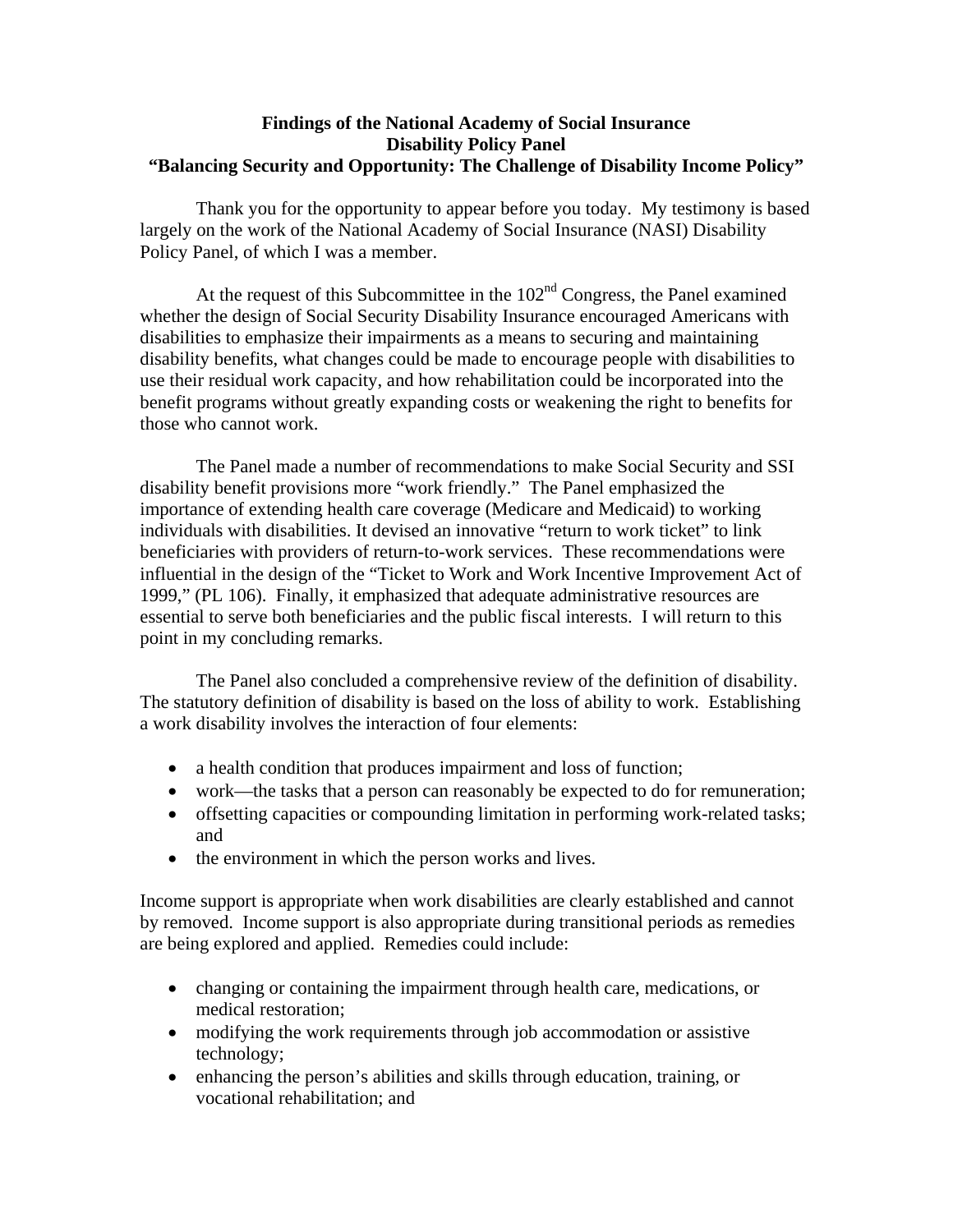• environmental changes such as architectural modification or public access improvement including transportation.

The statutory definition of work disability is stringent and replacement rates are frugal. The on-going challenge is to design benefit replacement policies that give meaningful support but still provide incentive to return to work if possible and, of course, are affordable.

Even though the SSDI/SSI definition of disability is very strict, it is also generic. Thus, its application in regulations must be systematically updated over time to reflect dynamic societal changes including:

- medical conditions, their impacts, and their remedies;
- the changing nature of work requiring new skills and abilities;
- scientific and technological advances; and
- social and economic conditions.

To some extent, recent legislation represents an acknowledgement of the changing nature of the workplace and of chronic illnesses/impairments. For example, a demonstration project in three states (Wisconsin, Maryland, and Delaware), allows for a potential beneficiary (who passes a screening process using the statutory definition of disability) to be given temporary benefits quickly. These beneficiaries also receive services aimed at getting them back to work. Results from this demonstration may help determine the impact of timely assistance on outcomes.

In considering overall disability policy, the work of the NASI Panel concluded that policy consistency should flow from *goals*, not uniform definitions. The Panel stated that, "the primary goal of a national disability policy should be the integration of people with disabilities into American society." Equal Opportunity, full participation, independent living, and economic self-sufficiency should be the goal of disability policy. Definitions of disability used as eligibility criteria for government programs should differ in order to target particular remedies for specific needs. For example, health care and income support programs may not need to share a common definition of disability.

I would like to submit for the record Chapter 4 of the NASI report, "Defining Eligibility for Benefits and Services: Distinguishing Programs and Purposes." Among the key findings are:

- "Different definitions of disability are appropriate for programs that offer different kinds of services or benefits;
- Work disability—based on loss of ability to earn—is an appropriate eligibility criteria for earnings-replacement insurance [that SSA provides]; and
- The Social Security Act definition of work disability is very strict. A less strict test would significantly increase the cost of Social Security disability benefits [because more people would qualify]."